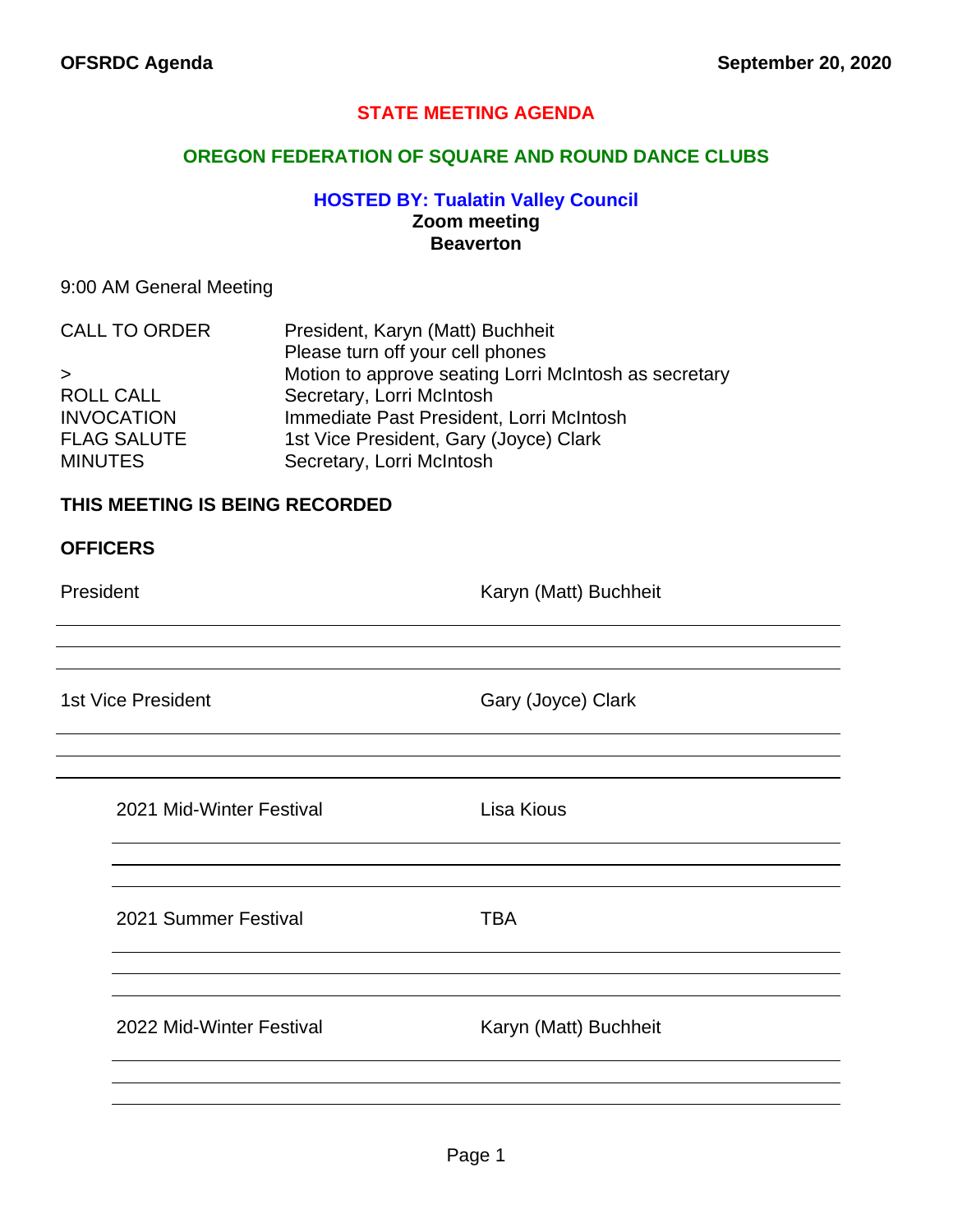|                  | <b>Oregon Federation News</b> | Tim (Kathy) Roberts    |
|------------------|-------------------------------|------------------------|
|                  |                               |                        |
|                  | 2nd Vice President            | Tim Keck (Tami Helms)  |
| Secretary        |                               | Lorri McIntosh         |
| <b>Treasurer</b> |                               | Marilyn (Ron) Schmit   |
|                  | Membership                    | <b>Denny Fullerton</b> |
|                  | Insurance                     | Marilyn (Ron) Schmit   |
|                  | <b>Past President</b>         | Lorri McIntosh         |
|                  | <b>APPOINTED OFFICERS</b>     |                        |
|                  | Parliamentatian               | Tim (Kathy) Roberts    |
|                  |                               |                        |
|                  | <b>Education/Publicity</b>    | Kathy (Tim) Roberts    |
|                  |                               |                        |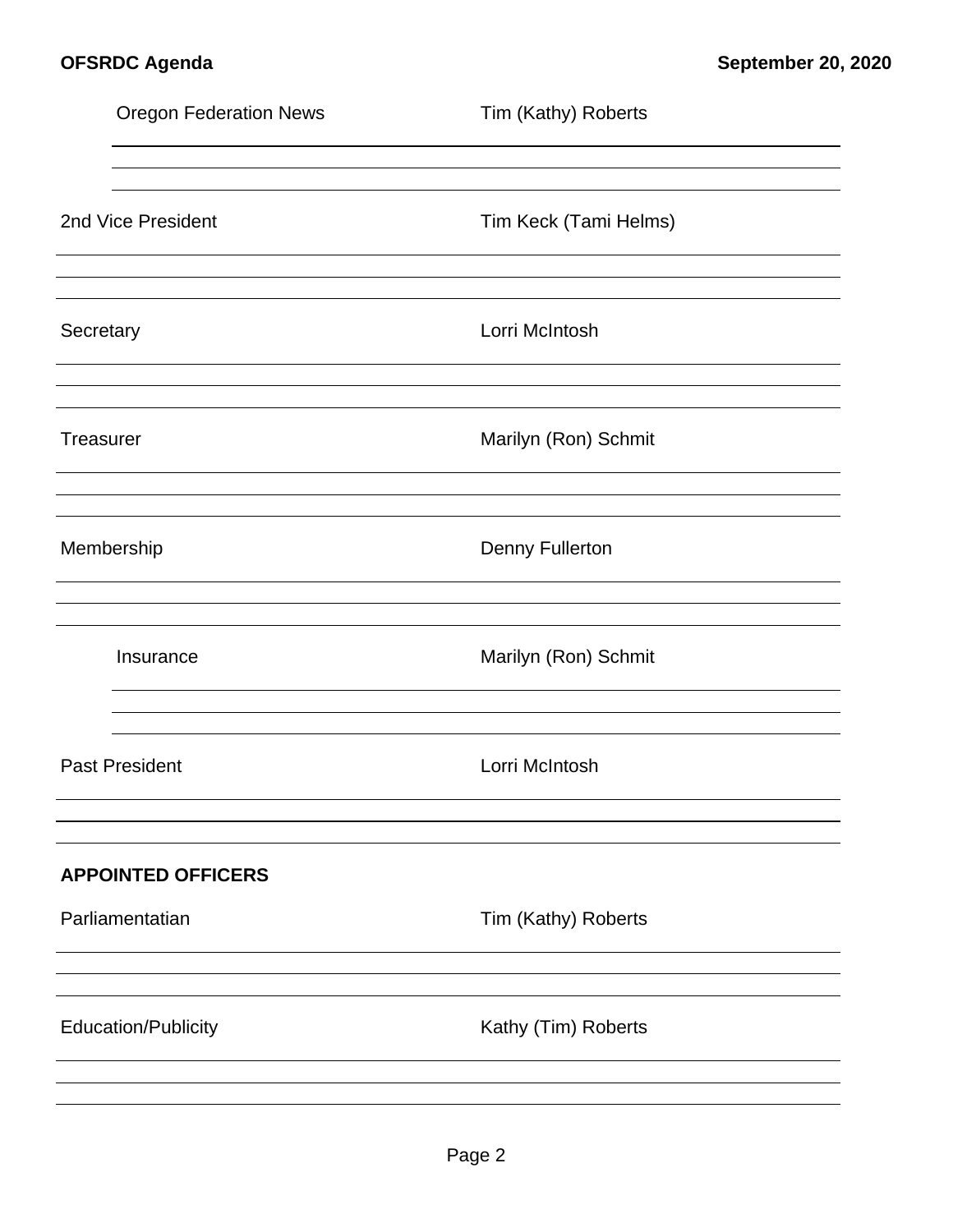| Historian                   | Marilyn (Ron) Schmit        |
|-----------------------------|-----------------------------|
|                             |                             |
| <b>COMMITTEE CHAIRS</b>     |                             |
| <b>BMI/ASCAP</b>            | <b>Ralph Lambert</b>        |
|                             |                             |
| <b>Youth Activities</b>     | <b>Thomas Buchheit</b>      |
|                             |                             |
| <b>ORDTA</b>                | Tami Helms (Tim Keck)       |
|                             |                             |
| <b>Round Dance Sreening</b> | Tami Helms (Tim Keck)       |
|                             |                             |
| <b>Caller Liaison</b>       | Terry Halley (Betty Chipps) |
|                             |                             |
| Webmaster                   | Tim (Kathy) Roberts         |
|                             |                             |
| <b>State Fair</b>           | Marilyn (Ron) Schmit        |
|                             |                             |
| <b>Background Check</b>     | Tim (Kathy) Roberts         |
|                             |                             |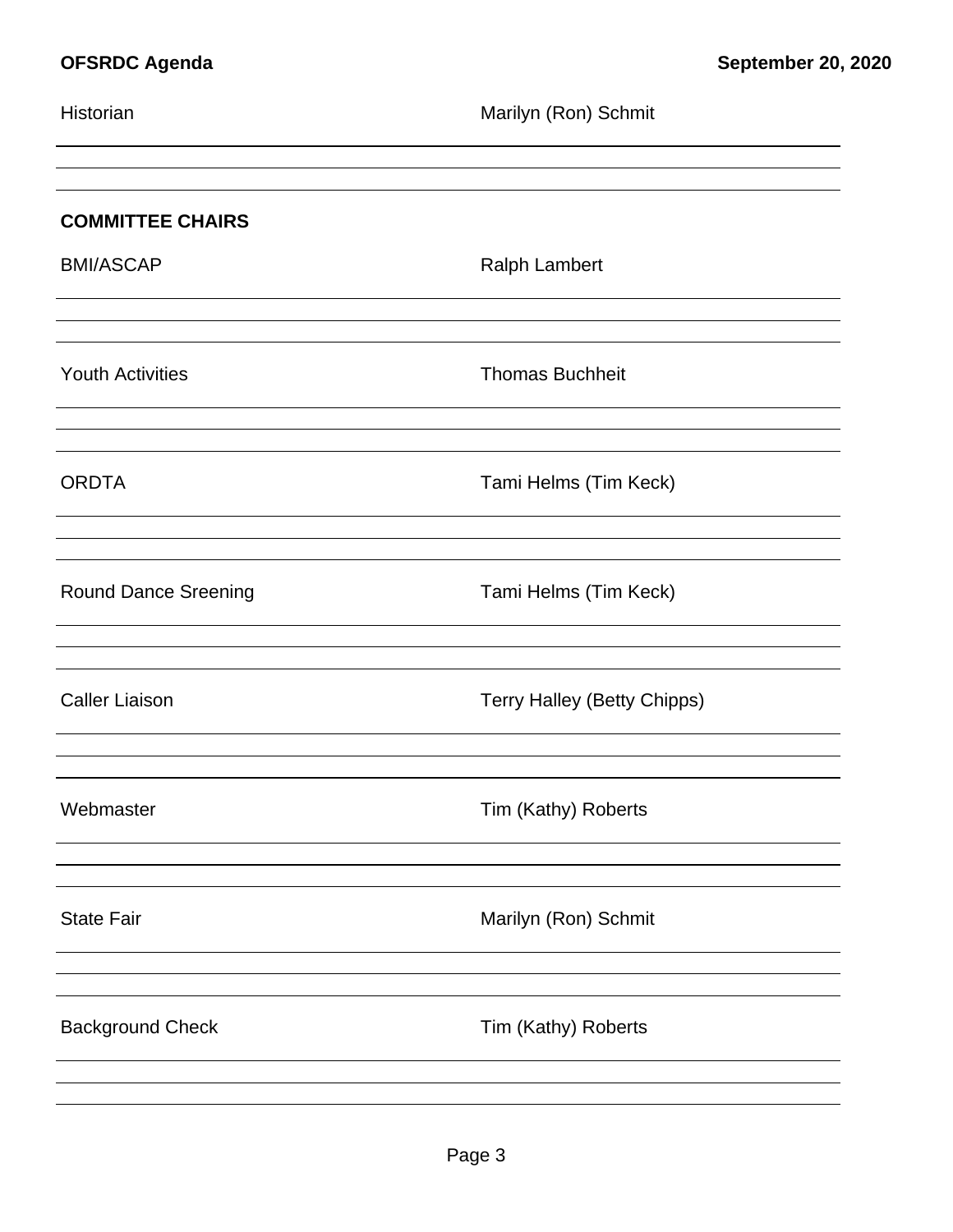### **OLD BUSINESS**

| A.            | 2021 Summer Festival status                     |
|---------------|-------------------------------------------------|
| B.            | Remote meeting procedures committee report      |
| C.            | Motion by Gary C to add additional scholarships |
| D.            | Watercolor from Lane Clem - recommendation      |
| Ε.            |                                                 |
| <b>RECESS</b> |                                                 |

### **Installation Of New Officers**

### **NEW BUSINESS**

A. Motion by Karyn B to approve appointment of Lorri McIntosh as Secretary for 2020-21

<u> 1989 - Johann Stoff, deutscher Stoffen und der Stoffen und der Stoffen und der Stoffen und der Stoffen und der</u>

<u> 1989 - Johann Stoff, amerikansk politiker (\* 1908)</u>

- B. Motion by Karyn B to approve 2020-21 budget
- C. Motion by Tim K to eliminate the OFN Advisory Committee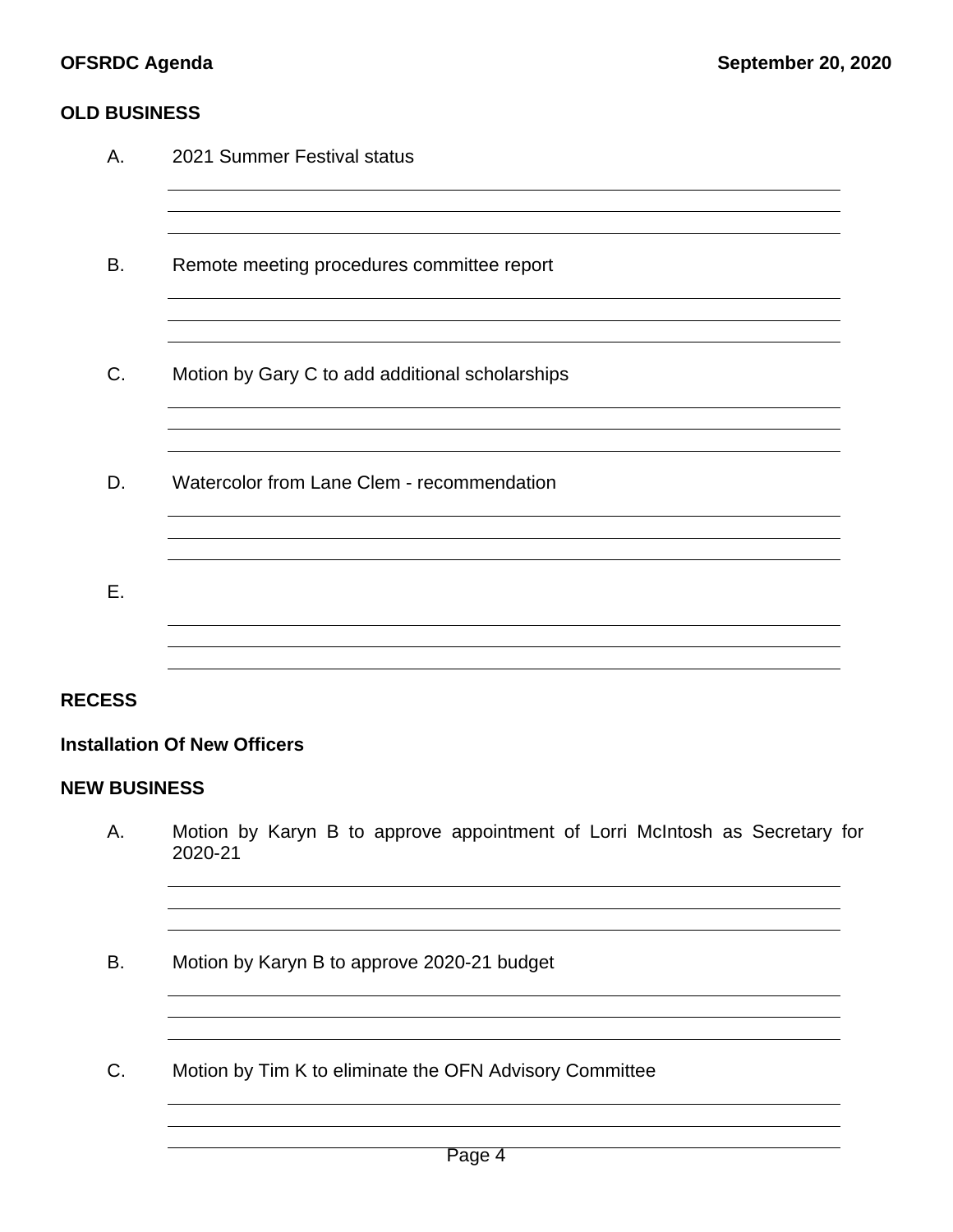| D.<br>Motion by Tim K to eliminate the POOFs |                      |                        |  |  |  |
|----------------------------------------------|----------------------|------------------------|--|--|--|
| Ε.                                           | <b>Randall Award</b> |                        |  |  |  |
| F.                                           |                      |                        |  |  |  |
| <b>DELEGATES</b>                             |                      |                        |  |  |  |
| <b>Blue Mountains Council</b>                |                      | David (Sally) Stutzman |  |  |  |
| <b>Central Oregon Council</b>                |                      | Joyce Welton           |  |  |  |
| <b>Emerald Empire Council</b>                |                      | Zola (Ray) Jones       |  |  |  |
| Interstate Highlanders                       |                      | Cece (Sarge) Glidewell |  |  |  |
| Mid-Willamette Area                          |                      | Julia Buchheit         |  |  |  |
| <b>Portland Area Council</b>                 |                      | <b>Betty Chipps</b>    |  |  |  |
|                                              |                      |                        |  |  |  |